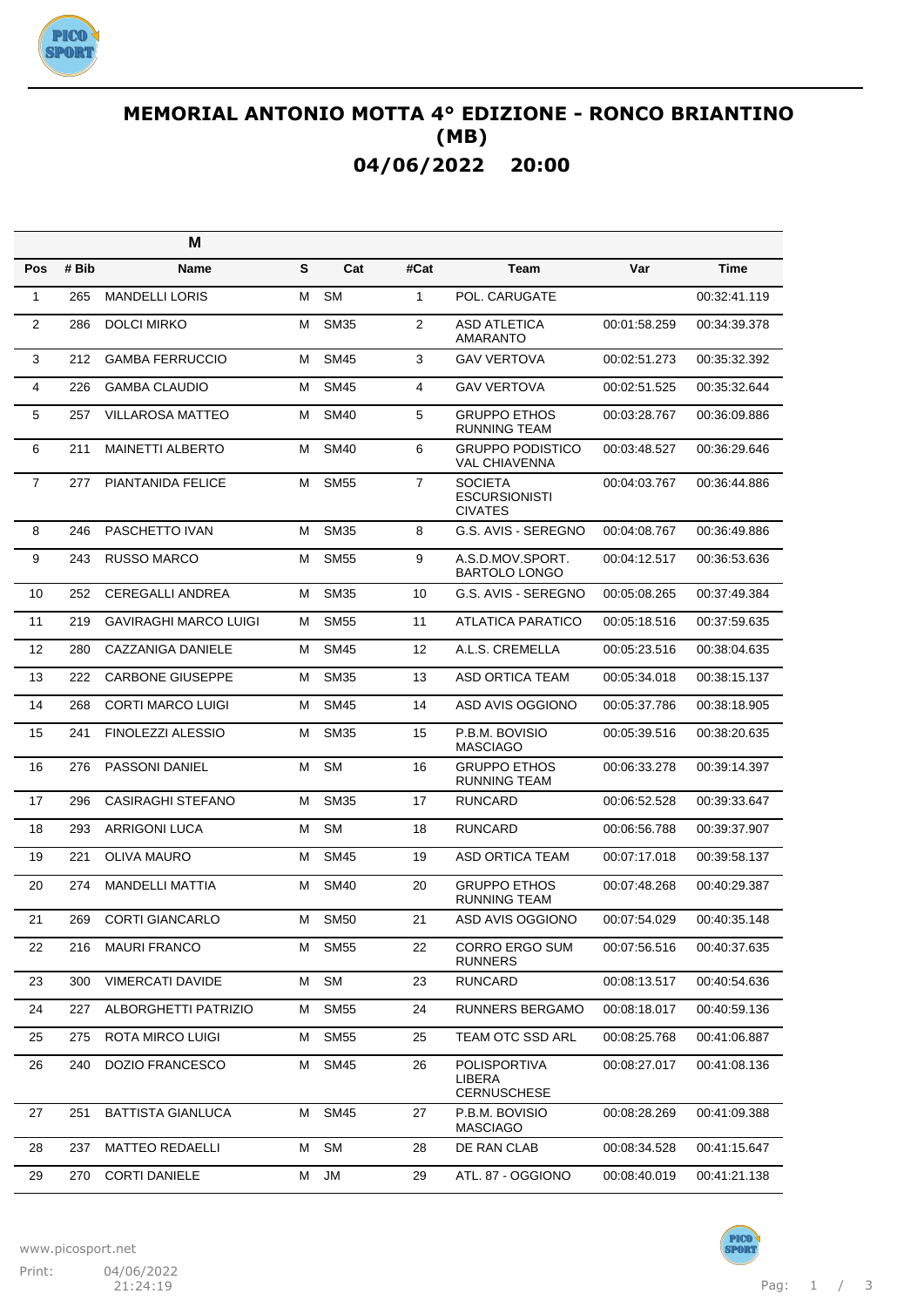

## **MEMORIAL ANTONIO MOTTA 4° EDIZIONE - RONCO BRIANTINO (MB) 04/06/2022 20:00**

| 30 | 264 | <b>BIANCHI PAOLO</b>        |   | M SM45      | 30 | A.S.D.<br><b>MARCIACARATESI</b>                     | 00:08:43.268 | 00:41:24.387 |
|----|-----|-----------------------------|---|-------------|----|-----------------------------------------------------|--------------|--------------|
| 31 | 235 | <b>MAZZOLENI PAOLO</b>      | м | <b>SM55</b> | 31 | <b>GS AVIS TREVIGLIO</b>                            | 00:09:02.768 | 00:41:43.887 |
| 32 | 250 | RENDINA ANTONIO             | М | <b>SM35</b> | 32 | RUNNERS DESIO                                       | 00:09:14.018 | 00:41:55.137 |
| 33 | 272 | RIZZETTO ANTONELLO<br>CARLO | М | <b>SM50</b> | 33 | <b>GRUPPO ETHOS</b><br><b>RUNNING TEAM</b>          | 00:09:22.519 | 00:42:03.638 |
| 34 | 278 | <b>ALBANI EDOARDO</b>       | м | <b>SM45</b> | 34 | POL. LIB.<br><b>CERNUSCHESE</b>                     | 00:09:31.268 | 00:42:12.387 |
| 35 | 262 | <b>SCALA STEFANO</b>        | м | <b>SM50</b> | 35 | <b>ROAD RUNNERS</b><br><b>CLUB MILANO</b>           | 00:09:50.771 | 00:42:31.890 |
| 36 | 254 | RIZZOLI DARIO               | М | <b>SM45</b> | 36 | C.T.L. 3 ATLETICA                                   | 00:10:22.024 | 00:43:03.143 |
| 37 | 287 | CALO' COSIMO                | М | <b>SM55</b> | 37 | C.T.L. 3 ATLETICA                                   | 00:10:45.777 | 00:43:26.896 |
| 38 | 297 | CAPPELLO MICHAEL            | М | <b>SM</b>   | 38 | <b>RUNCARD</b>                                      | 00:10:48.527 | 00:43:29.646 |
| 39 | 290 | CAPPA MAURIZIO              | М | <b>SM60</b> | 39 | <b>GRUPPO ETHOS</b><br><b>RUNNING TEAM</b>          | 00:11:18.038 | 00:43:59.157 |
| 40 | 294 | <b>MARCOLINI FRANCESCO</b>  | м | <b>SM</b>   | 40 | <b>RUNCARD</b>                                      | 00:11:21.026 | 00:44:02.145 |
| 41 | 261 | <b>MARCHETTI MARIO</b>      | м | <b>SM60</b> | 41 | <b>G.S. MONTESTELLA</b>                             | 00:11:24.028 | 00:44:05.147 |
| 42 | 230 | <b>CAPELLI GIUSEPPE</b>     | м | <b>SM55</b> | 42 | CANTO DI CORSA ASD                                  | 00:11:30.526 | 00:44:11.645 |
| 43 | 279 | <b>GIRAMI DARIO</b>         | м | <b>SM60</b> | 43 | ATL. PRESEZZO                                       | 00:11:56.024 | 00:44:37.143 |
| 44 | 234 | <b>LADAGA BIAGIO</b>        | м | <b>SM40</b> | 44 | <b>SAN DAMIANESE</b>                                | 00:11:59.024 | 00:44:40.143 |
| 45 | 260 | <b>MARASCO MICHELE</b>      | м | <b>SM50</b> | 45 | C.T.L. 3 ATLETICA                                   | 00:12:03.524 | 00:44:44.643 |
| 46 | 299 | <b>BRAMBILLA DANIELE</b>    | м | <b>SM35</b> | 46 | <b>RUNCARD</b>                                      | 00:12:20.274 | 00:45:01.393 |
| 47 | 217 | <b>CODARA SIMONE</b>        | м | <b>SM45</b> | 47 | CANTO DI CORSA ASD                                  | 00:13:07.537 | 00:45:48.656 |
| 48 | 231 | <b>FORMENTI ORNELLO</b>     | м | <b>SM45</b> | 48 | SPARTACUS<br><b>THRIATLON LECCO</b>                 | 00:14:18.276 | 00:46:59.395 |
| 49 | 213 | PANZERI FABIO               | м | <b>SM55</b> | 49 | DE RAN CLAB                                         | 00:14:47.279 | 00:47:28.398 |
| 50 | 263 | <b>TARANTINI NICOLA</b>     | м | <b>SM50</b> | 50 | <b>ROAD RUNNERS</b><br><b>CLUB MILANO</b>           | 00:15:14.045 | 00:47:55.164 |
| 51 | 224 | CATTANEO MAURIZIO           | М | <b>SM60</b> | 51 | <b>RUNNERS BERGAMO</b>                              | 00:15:25.534 | 00:48:06.653 |
| 52 | 232 | <b>BOLIS GIANBATTISTA</b>   | М | <b>SM60</b> | 52 | ATLATICA FRIMAS<br>VITALBA                          | 00:16:51.780 | 00:49:32.899 |
| 53 | 288 | RIPAMONTI GIUSEPPE          | М | <b>SM65</b> | 53 | C.T.L. 3 ATLETICA                                   | 00:16:55.278 | 00:49:36.397 |
| 54 | 298 | DOSSENA ALESSANDRO          | м | <b>SM</b>   | 54 | <b>RUNCARD</b>                                      | 00:17:25.274 | 00:50:06.393 |
| 55 | 233 | <b>CONTI MASSIMO</b>        | М | <b>SM60</b> | 55 | ALMOSTTHERE                                         | 00:17:36.276 | 00:50:17.395 |
| 56 | 208 | <b>MANDELLI MARCO</b>       | М | <b>SM60</b> | 56 | C.T.L. 3 ATLETICA                                   | 00:17:48.032 | 00:50:29.151 |
| 57 | 267 | <b>MARINO ALFIO</b>         | М | <b>SM65</b> | 57 | C.T.L. 3 ATLETICA                                   | 00:17:57.271 | 00:50:38.390 |
| 58 | 214 | DE BENEDETTO DARIO          | М | <b>SM45</b> | 58 | <b>RUNNERS DESIO</b>                                | 00:18:07.520 | 00:50:48.639 |
| 59 | 210 | <b>BRAMBILLA MICHELE</b>    | М | <b>SM55</b> | 59 | POL. LIBERTAS<br><b>CERNUSCHESE</b>                 | 00:18:23.769 | 00:51:04.888 |
| 60 | 291 | <b>BELLOTTO MICHELE</b>     | м | <b>SM45</b> | 60 | <b>RUNCARD</b>                                      | 00:18:26.019 | 00:51:07.138 |
| 61 | 292 | MOTTA ALESSANDRO            | М | <b>SM40</b> | 61 | <b>RUNCARD</b>                                      | 00:18:26.276 | 00:51:07.395 |
| 62 | 239 | NAVA ALFREDO                | м | <b>SM60</b> | 62 | <b>POLISPORTIVA</b><br>LIBERA<br><b>CERNUSCHESE</b> | 00:19:16.266 | 00:51:57.385 |



**PIC**